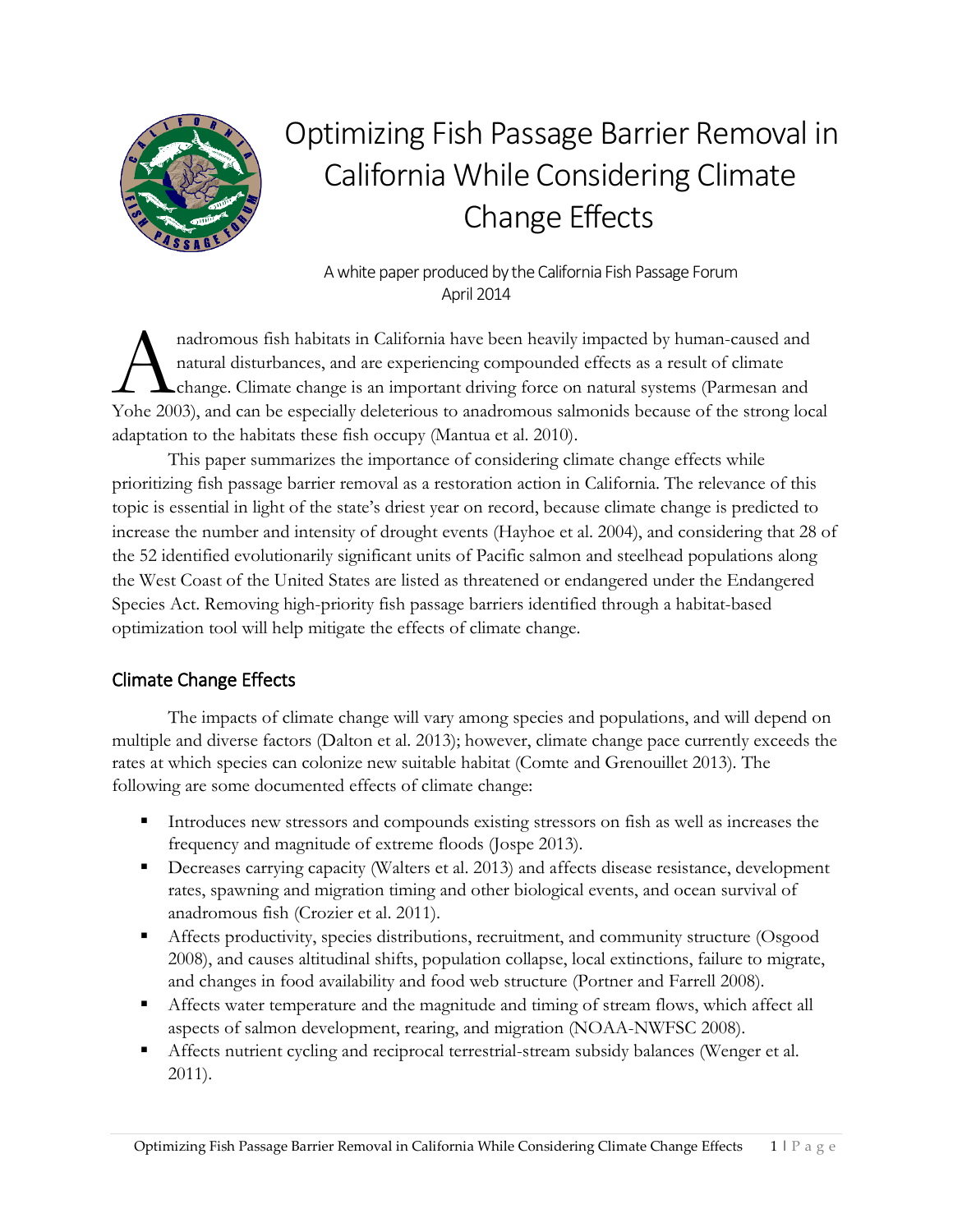- Affects sea level, air temperature, ocean temperature and circulation patterns, precipitation patterns, air and ocean chemistry (acidification), tropical storm intensities and frequencies, and species abundance and distribution (NOAA 2010).
- Exacerbates non-climate stressors, such as pollution or overharvesting, thus affecting adaptive capacity (Seney et al. 2013).
- Causes habitat loss or alteration, distribution changes, geographic isolation or extirpation of populations unable to adapt or migrate, new interspecific interactions, shifts in phenology, disrupted predator-prey interactions, reduced food supply, increased stress, disease susceptibility, and predation (Seney et al. 2013).
- Increases stream temperatures in rivers. The threat to salmon recovery is great in locations where temperatures are near lethal or sub-lethal thresholds for salmon, but not as significant in rivers where current temperatures are well below those thresholds (Beechie et al. 2012). Altered stream flows and warmer temperatures affect survival and passage through tributaries for anadromous fish that require river systems and coastal regions for all or a portion of their life cycle (Osgood 2008).
- Warms waters, reducing habitat for cold-water species, promotes the introduction and establishment of non-native species typically found in warmer areas, and exacerbates existing stressors, such as habitat loss, pollution, invasive species and disease (NOAA 2010).
- Changes salinity levels for prolonged periods of time, resulting in habitat loss for some species (Burkett and Davidson 2012). Changes in salinity may also facilitate invasion by nonnative species better adapted to salinity variations (Hoy et al. 2012).
- Changes water temperatures, flow regimes and salinity concentrations and may result in reduced target species use of restored habitats (e.g., diadromous fish) (NOAA 2010).
- Raises sea level, warms ocean temperatures, and changes freshwater flows, contributing to significant changes in estuarine habitats (Bottom et al. 2005).
- Increases flooding and flash flooding from more intense rainfall events that may cause degradation of the habitat through increased channel erosion, siltation, and destruction of pools and riffles (NOAA 2010).

## Changes in Fish Populations as a Result of Climate Change Effects

Globally, scientists are documenting changes in fish populations as a result of climate change. Environmental temperature is a driver for ecosystem responses to climate change, and fish are most susceptible to temperature during their winter reproductive period (Portner and Farrell 2008). Climate change has been implicated in recent and widespread declines in Arctic char (*Salvelinus alpinus*) in the United Kingdom (Winfield et al. 2010), in trout in alpine rivers and streams in Switzerland (Hari et al. 2006), in native western trout species in the United States (Wedekind and Kung 2010), and in North Atlantic cod (*Gadus morhua*) stocks (Portner and Farrell 2008). In the West, at particular risk are juvenile chum (*Onchoryncus keta*) and Chinook (*Onchorynchus tshawytcha*) salmon, which are considered to be the most estuarine-dependent species (Dalton et al. 2013).

 A global climate regime shift in 1977–1978 greatly affected marine and freshwater fish in the northern hemisphere (Casselman 2002; Powell and Xu 2012). Adverse effects to major fisheries occurred as a result of the 1988–1992 drought in California (Langridge et al. 2012). In 2014, fishing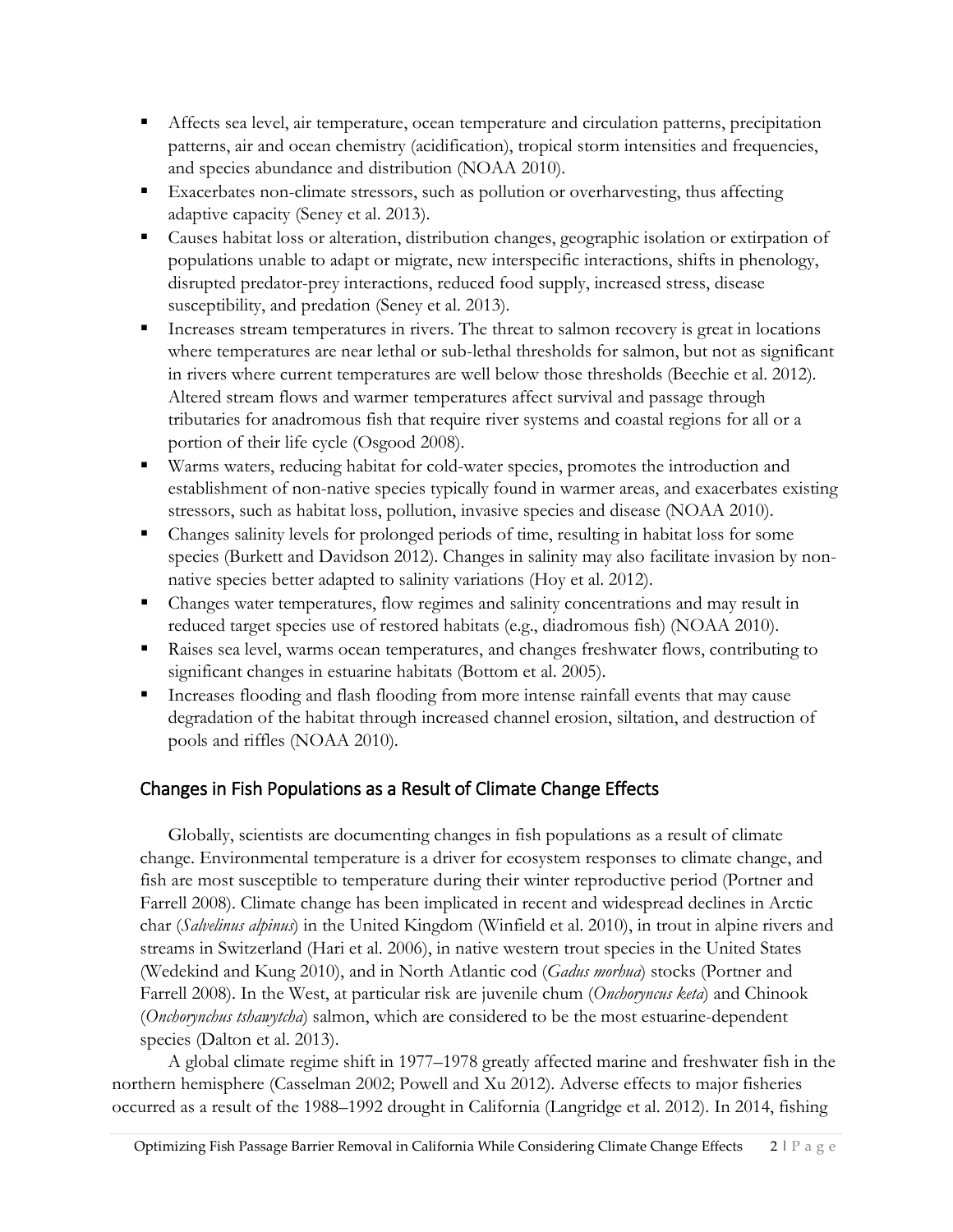bans were enacted in many California streams as drought threatened federally endangered Central Coast coho (*Oncorhynchus kisutch*) runs and fall-run Chinook (*Onchorynchus tshawytcha*) (California Department of Fish and Wildlife, pers. comm.). During the next 50 years, changing climate will cause a significant decrease in growth potential of fish assemblages (Cheung et al. 2013).

The diverse spawning, rearing, and migration habitat needs and behaviors of Pacific salmon have been fundamental to their historic resilience, and complicate understanding the effects of climate change (Dalton et al. 2013). Population and life history diversity within individual salmonid species is important in providing a full suite of ecosystem services that include reduced variability in salmon returns, limited predator access to salmon resources, and other effects that contribute to long-term sustainability of these fish populations (Schindler et al. 2010). Biological diversity takes advantage of variations in temperatures, stream flow, ocean conditions, and other habitat features (Mantua et al. 2010); these characteristics shape the ability of anadromous fish to respond to climate change.

Climate change-induced flooding will reduce shallow freshwater areas of rivers, restricting salmon feeding, resting, and refuge from predators, and potentially reduce opportunities for the expression of the full range of life-history strategies (Jorgensen et al. 2013). Factors that prevent fish from exhibiting their full expression of life-history variation reduce their ability to adapt to climate change stressors (Bunn and Arthington 2002; Poff et al. 2007).

Changes in air temperature cause stream warming, resulting in upward shifts in thermal habitat, which will reduce fish populations in lower altitudes (Hari et al. 2006). Biologists predict that altered stream flows and the effects of increased temperatures will result in the additional loss of 58% of native cutthroat trout (*Oncorhynchus clarkii*) habitat, , and 35% loss of rainbow trout (*Oncorhynchus mykiss*) habitat in the western United States (Wenger et al. 2011).

Fish that require rivers for all or a portion of their life cycle are particularly susceptible to changes in climate because they may not be able to avoid suboptimal temperatures, especially during early developmental stages (Wedekind and Kung 2010), and because stream networks typically do not provide alternate routes when human modifications block a migration corridor (Boughton and Pike 2013).

Increased water temperatures, which affect fish embryos, larvae, and fry, were likely responsible for grayling (*Thymallus* spp.) spawning seasons that were delayed for more than three weeks in the last years of a 62-year-long study (Wedekind and Kung 2010). Heavier rainfall and increased flooding in the fall and winter is predicted to scour salmon nests (DeVries 1997). Higher stream temperatures will affect habitat quality for salmon in all of their freshwater life stages (Independent Science Advisory Board 2007). Earlier spring runoff will alter migration timing for salmon smolts in snowmelt-dominated streams (Mantua et al. 2010). Understanding these complexities associated with anadromous fish that rely on freshwater habitats as juveniles before their seaward migration versus those that spend more time in estuarine waters will be necessary to effectively address the added stressors associated with climate change in salmon restoration efforts across the Northwest (Mantua et al 2010).

Local species richness and species turnover of fish communities in streams are influenced by colonization dynamics operating at larger spatial scales, and are thought to be regulated by high extinction rates in headwater streams and high colonization rates in downstream areas (Hitt and Roberts 2012).

Fish populations in the Southwest generally tend to have smaller habitat ranges, which limits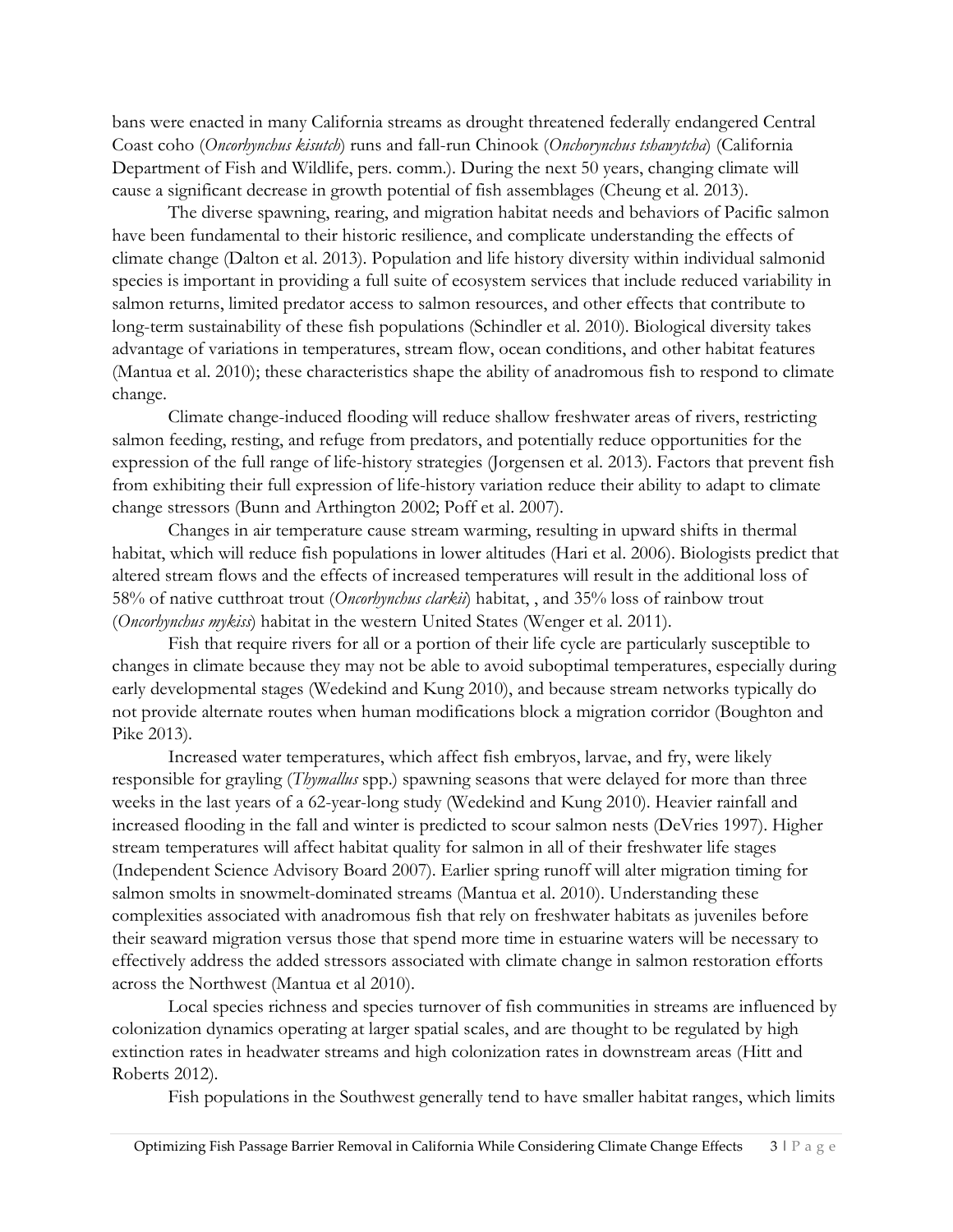their options as conditions change (McDonald et al. 2012). Adaptation strategies and principles of ecosystem resilience include prioritizing connectivity, reducing existing stressors, protecting key ecosystem features, and maintaining diversity (NOAA 2010).

#### Connectivity/Maintaining Stream Flow

Water diversion and climate change are two key challenges for freshwater ecosystems (Langridge et al. 2013; Walters et al. 2013). Globally, rivers and streams are among the most threatened ecosystems, suffering from declines in biodiversity greater than those in even the most severely affected terrestrial ecosystems (Dudgeon et al. 2006).

Warming waters reduce fish habitat for cold-water species, provide for the introduction and establishment of non-native species typically found in warmer areas, and exacerbate existing stressors, such as habitat loss, pollution, invasive species and disease (NOAA 2010).

Water diversion causes changes in-stream flow, resulting in habitat loss, increased density dependence, and fewer resources available to combat the challenges imposed (Nislow et al. 2004; Harvey et al. 2006).

Climate change will further shift stream flow and temperature regimes through earlier snowmelt, increased stream flow during winter, and decreased stream flow during late summer and early fall, affecting juvenile salmon growth, movement, and survival (Walters et al. 2013). During drought periods, these issues are exacerbated by lack of adequate snowmelt inputs.

Addressing connectivity has been consistently identified as a high priority, cost-effective approach to protecting and restoring anadromous fish populations. Improperly designed roadstream crossings can fragment stream networks by restricting or preventing aquatic organism passage (Jospe 2013). Physical barriers restrict longitudinal migration in higher altitude regions and reduce habitat available to fish by preventing access to upstream potential thermal habitat (Hari et al. 2006).

Habitat diversity and population resilience can be increased and thus compensate for [or counteract] the effects of climate change-induced reductions in stream flow and increases in temperature by restoring floodplain connectivity, restoring stream flow regimes, and re-aggrading incised channels (Beechie et al. 2012). Restored ecosystem processes that enhance natural habitats and sustain ecosystem services include rehabilitating former floodplains disconnected from rivers by human activity (Boughton and Pike 2013). Increasing connectivity by removing barriers may be one of the most effective ways to mitigate the effects of climate change on aquatic systems, but it is important to remove the right barriers (Jospe 2013), which requires an understanding of connectivity within stream networks (McClurg et al. 2007; Palmer et al. 2008) (Figure 1).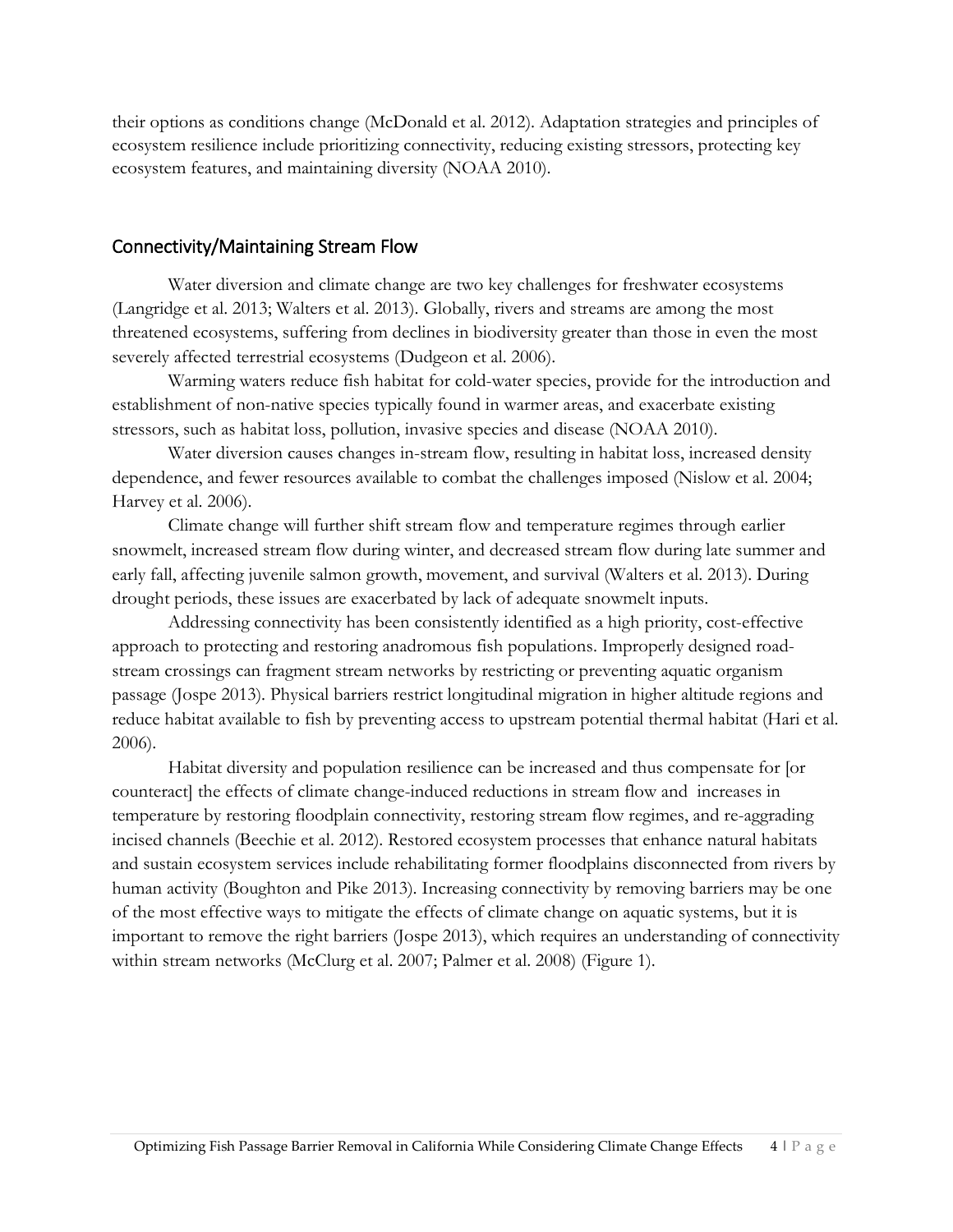

Based on findings in Beechie et al. 2012.

Figure 1. Removing fish barriers may restore downstream flow, reduce stream temperatures, and increase available habitat.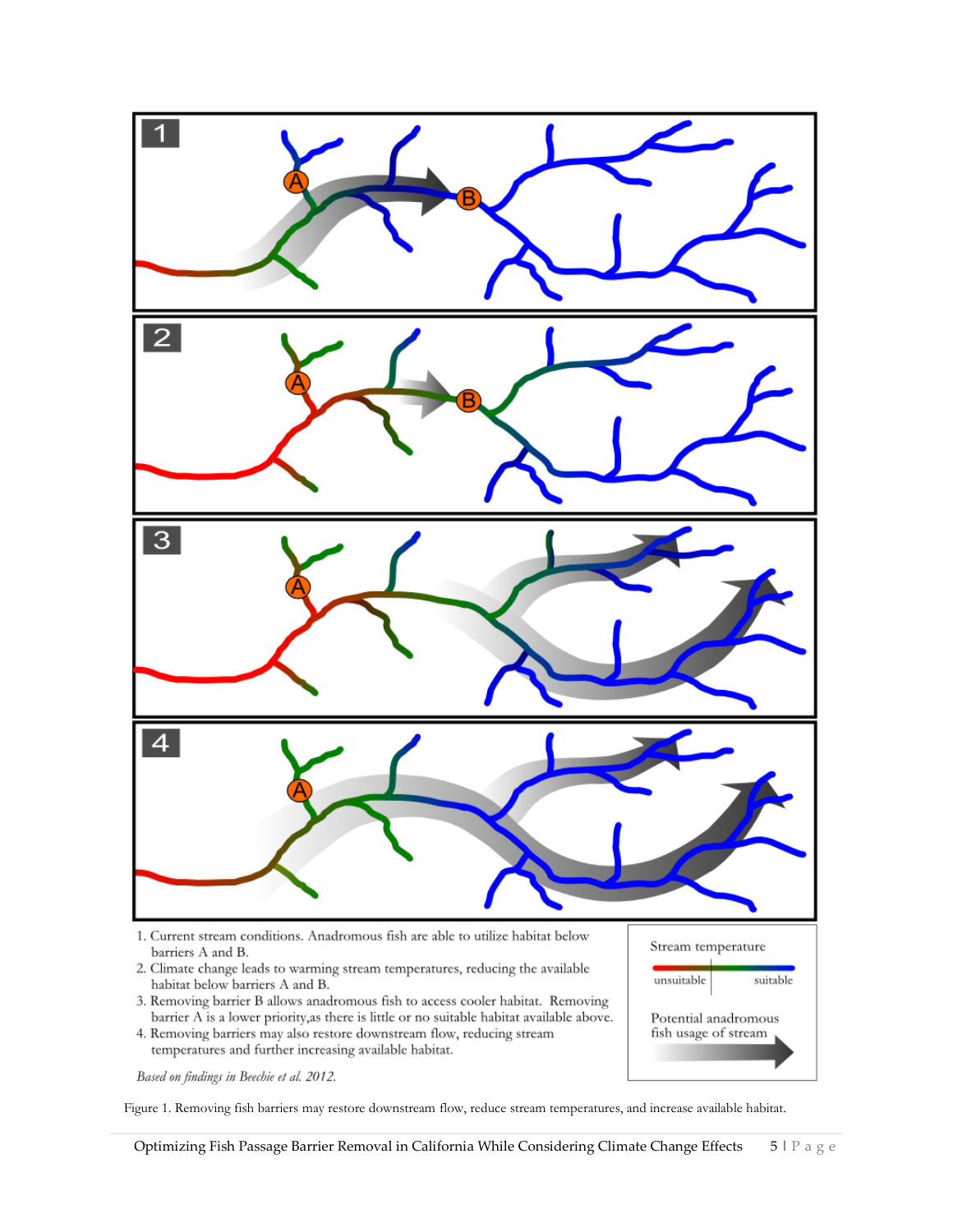#### Optimizing Barrier Removal

Limited financial resources drive the need to strategically prioritize barrier removal to maximize accessible upstream fish habitat within a given budget (Gomes and Sabharwal 2009). More simplistic scoring and ranking methods of prioritizing barrier removal have been replaced by optimization-based methods, which offer an objective and systematic framework to address the issue, make efficient use of limited resources, balance multiple and possibly competing objectives and constraints, and incorporate key uncertainties in a coherent fashion (O'Hanley et al. 2013).

Numerous factors are taken into consideration when selecting fish passage barriers for removal, including the amount and quantity of habitat gained for spawning and rearing, barrier passability, the number and type of species that benefit from increased access to upstream habitats, improved connectivity within a watershed and ecosystem, and the cost of the project (BC Ministry of Environment 2009; O'Hanley et al. 2013). The California Fish Passage Forum is supporting the development of an anadromous fish passage barrier prioritization tool (APASS) that maximizes the amount of accessible upstream habitat within a budget (O'Hanley et al. 2012).

#### Fish Passage Management Considerations

Because human actions have degraded habitats to a greater degree than those predicted from climate change during the next several decades, reversal of degradations to salmon habitats may be able to compensate for expected climate change effects (Battin et al. 2007). Active recovery of an ESA species typically requires the repair of ecosystems modified by people, particularly for species dependent on river ecosystems (Boughton and Pike 2013). Considering biotic interactions and variables other than temperature not only gives us a richer understanding of species-climate relationship, but can inspire a more strategic portfolio of management alternatives (Wenger et al. 2011). This requires that we consider both regional and local variations in climate to adequately assess local fish distributions and fish-habitat associations (Rieman and Isaak 2007).

Rising temperatures threaten to compromise the success of ongoing river and stream restoration efforts in the Southwest, where water withdrawals reduce water levels and increase susceptibility of lakes, streams, and rivers to warming and evaporation (National Wildlife Federation 2013). Land use management and habitat restoration in areas with already degraded habitats may become critical if remnant populations are to retain enough resilience to persist under the challenges posed by even modest climate change (Rieman and Isaak 2007). Some climate change effects, such as warming temperatures, have great predictive certainty, but it may be more important to plan for uncertain climate shifts of likely consequence than to anticipate likely shifts of little consequence (Boughton and Pike 2013).

The California Fish Passage Forum is a consortium of organizations that seek to restore connectivity of freshwater habitats throughout the historic range of anadromy by identifying, assessing, and prioritizing fish passage barriers on public land, and to the extent practical or consistent with landowner goals, private lands (California Fish Passage Forum 2013).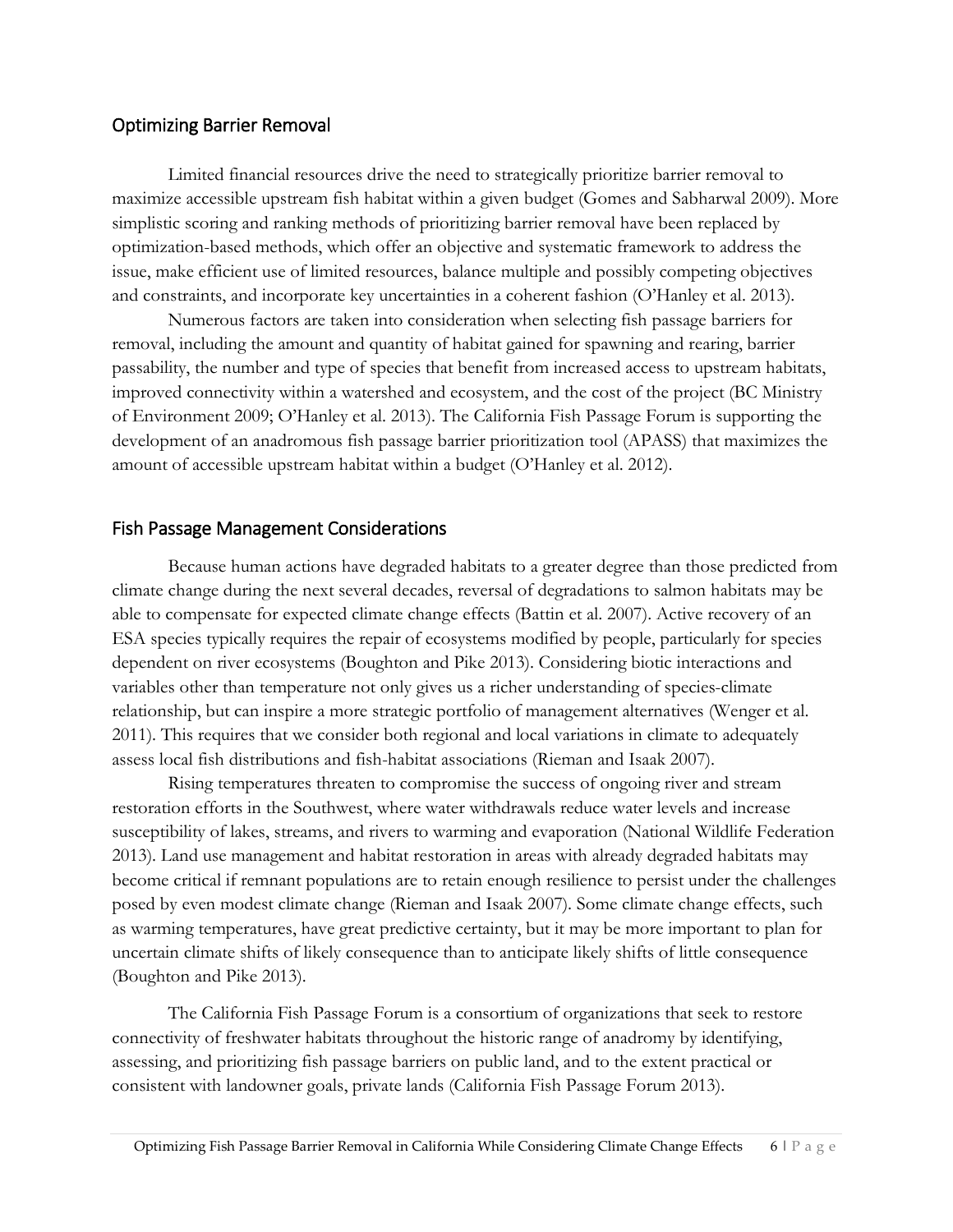The following management recommendations are based on the life history needs of anadromous fish in California and the anticipated effects of climate change on fish:

- **Conduct a coordinated and comprehensive fish passage improvement program** to restore unimpeded passage for aquatic organisms in anadromous systems (California Fish Passage Forum 2013). Improving connectivity within aquatic ecosystems requires a strategic approach to identifying and prioritizing barrier removal.
- **Prioritize geographic regions and restoration project types** to express a larger suite of life-history strategies, important for species persistence and recovery. Improvements in habitats that support the spectrum of life-history strategies would further support recovery (Jorgensen et al. 2013). Understanding which types of restoration actions are robust to climate change is critical for effective recovery of federally listed populations (NOAA-NWFSC 2008). Because restoration actions focused on in-stream stabilization are unlikely to ameliorate climate change effects, it is important to understand current recovery needs; whether climate change effects will likely alter those needs; whether restoration actions can ameliorate climate change effects; and whether restoration actions can increase ecosystem resilience (Beechie et al. 2013) and ultimately improve overall connectivity within systems.
- **Enhance connectivity by restoring and protecting key ecosystem processes and features** to moderate effects of changes in climate and advance the recovery of endangered species (Boughton and Pike 2013).
	- o Offset predicted increases in stream temperatures by maintaining stream flows and protecting and restoring riparian habitats (Wenger et al. 2011).
	- o Where inventory in watersheds is lacking, carefully review projects predicted to support spawning and rearing habitats (Rieman and Isaak 2007).
- **Focus regional priorities** on the potential for short-term loss of ecological and evolutionary significance in marginal populations and the potential for long-term persistence in core habitats (Rieman and Isaak 2007).
- **Protect intact freshwater ecosystems by protecting large geographic areas** that serve as buffers and help to promote resilience (Dudgeon et al. 2006). Protection of large areas helps to ensure connectivity among and within stream systems.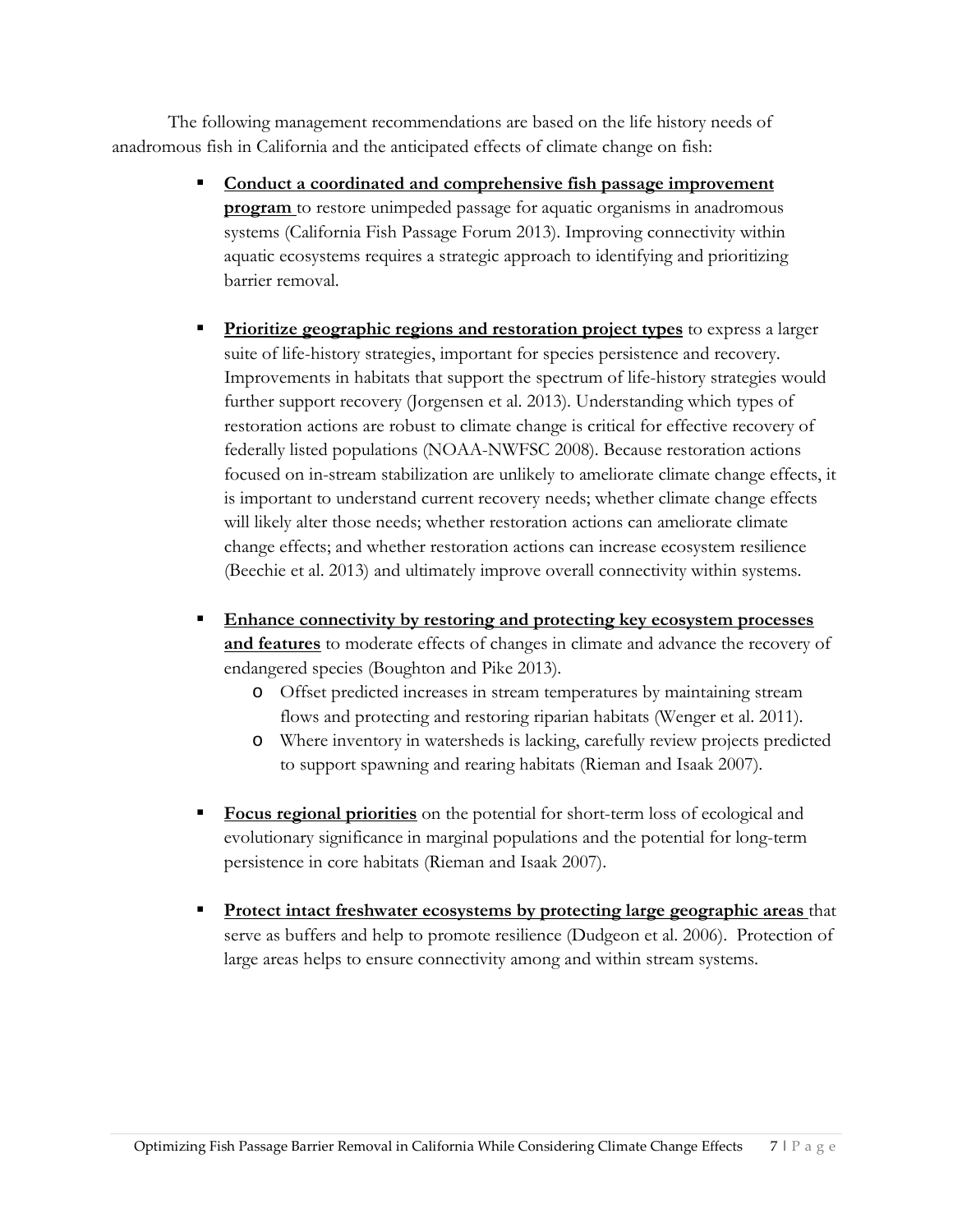### References Cited

- Battin, J., M. W. Wiley, M. H. Ruckelshaus, R. N. Palmer, E. Korb, K. K. Bartz, and H. Imaki. 2007. Projected impacts of climate change on salmon habitat restoration. *Proceedings of the National Academy of Sciences* **104:**6720–6725.
- BC Ministry of Environment. 2009. The strategic approach: Protocol for planning and prioritizing culverted sites for fish passage assessment and remediation.
- Beechie, T., M. Collins, P. Roni, and G. Pess. 2013. Incorporating climate change into restoration planning. PowerPoint presentation.
- Beechie, T., H. Imaki, J. Greene, A. Wade, H. Wu, G. Pess, P. Roni, J. Kimball, J. Stanford, P. Kiffney, and N. Mantua. 2012. Restoring salmon habitat for a changing climate. *River Research and Applications*. DOI: 10.1002/rra.2590.
- Bottom, D. L., C. A. Simenstad, J. Burke, A. M. Baptista, D. A. Jay, K. K. Jones, E. Casillas, and M. H. Schiewe. 2005. Salmon at river's end: The role of the estuary in the decline and recovery of Columbia River salmon. US Department of Commerce, NOAA Technical Memo NMFS-NWFSC-68.
- Boughton, D. A., and A. S. Pike. 2013. Floodplain rehabilitation as a hedge against hydroclimatic uncertainty in a migration corridor of threatened steelhead. *Conservation Biology* **27**(6):1158– 1168.
- Bunn, S. E., and A. H. Arthington. 2002. Basic principles and ecological consequences of altered flow regimes for aquatic biodiversity. *Environmental Management* **30:**492–507.
- Burkett, V. R., and M. A. Davidson, eds. 2012. "Coastal Impacts, Adaptation and Vulnerability: A Technical Input to the 2013 National Climate Assessment." Cooperative Report to the 2013 National Climate Assessment, 150 pp. [http://www.coastalstates.org/wp](http://www.coastalstates.org/wp-content/uploads/2011/03/Coastal-Impacts-Adaptation-Vulnerabilities-Oct-2012.pdf)[content/uploads/2011/03/Coastal-Impacts-Adaptation-Vulnerabilities-Oct-2012.pdf.](http://www.coastalstates.org/wp-content/uploads/2011/03/Coastal-Impacts-Adaptation-Vulnerabilities-Oct-2012.pdf)
- California Fish Passage Forum. 2013. California Fish Passage Forum Strategic Framework 2013– 2018. 44pp.
- Casselman, J. M. 2002. Effects of temperature, global extremes, and climate change on year-class production of warmwater, coolwater, and coldwater fishes in the Great Lakes Basin. *In*  Fisheries in a Changing Climate (Proceedings of American Fisheries Society Symposium 32), N.A. McGinn, ed. American Fisheries Society, Bethesda, Maryland. pp. 39–59.
- Cheung, W. W. L., J. L. Sarmiento, J. Dunne, T. L. Frölicher, V. W. Y. Lam Deng, M. W. Palomares, R. Watson, and D. Pauly. 2013. Shrinking of fishes exacerbates impacts of global ocean changes on marine ecosystems. *Nature Climate Change* **3:**254–258. doi:10.1038/climate1691.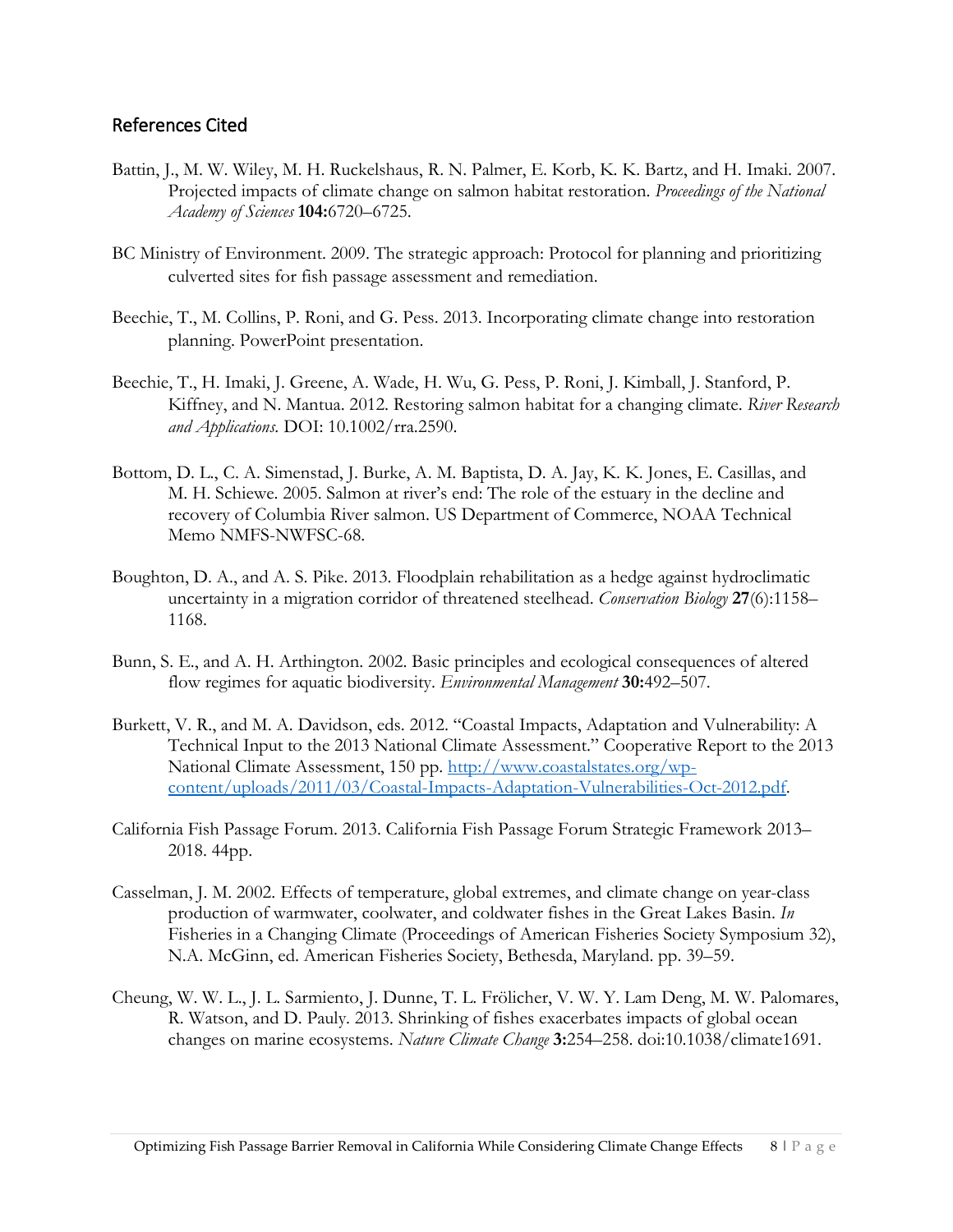- Comte, L. and G. Grenouillet. 2013. Do stream fish track climate change? Assessing distribution shifts in recent decades. *Ecography* **36:**001–011.
- Conservation Biology. 2013. Special Section: Incorporating climate change into risk analyses under the U.S. Endangered Species Act. **27**(6):1137.
- Crozier, L. G., A. P. Hendry, P.W. Lawson, T. P. Quinn, N. J. Mantua, J. Battin, R. G. Shae, and R. B. Huey. 2011. Potential responses to climate change in organisms with complex life histories: evolution and plasticity in Pacific salmon. *Evolutionary Applications* **1**:252–270.
- Crozier, L. G., M. D. Scheuerell, and R. W. Zabel. 2011. Using time series analysis to characterize evolutionary and plastic responses to environmental change: A case study of a shift toward earlier migration date in sockeye salmon. *American Naturalist* **178:**755–773.
- Dalton, M. M., P. W. Mote, and A. K. Snover [Eds.]. 2013. Climate Change in the Northwest: Implications for Our Landscapes, Waters, and Communities. Washington, DC: Island Press. 230pp.
- DeVries, P. E. 1997. Riverine Salmonids egg burial depths: Review of published data and implications for scour studies. *Canadian Journal of Fisheries and Aquatic Sciences* **54:**1685–1698.
- Dudgeon, D., A. H. Arthington, M. Gessner, Z. Kawabata, D. Knowler, C. Levesque, R. Naiman, A Prieur-Richard, D. Soto, M. L. J. Stiassny, and C. A. Sullivan. Freshwater biodiversity: importance, threats, status and conservation challenges. *Biological Reviews* **81**(2):163-182.
- Gomes, C.P., and A. Sabharwal. 2009. Optimizing fish passage barrier removal using mixed integer linear programming. Extended Abstract, CROCS-09 Workshop, September 2009.
- Hari, R. E., D. M. Livingstone, R. Siber, P. Burkhardt-Holm, and H. Guttinger. 2006. Consequences of climatic change for water temperature and brown trout populations in Alpine rivers and streams. *Global Change Biology* **12:**10–26.
- Harvey, B. C., R. J. Nakamoto, and J. L. White. 2006. Reduced stream flow lowers dry-season growth of rainbow trout in a small stream. *Transactions of the American Fisheries Society* **135:**998– 1005.
- Hayhoe, K., D. Cayan, C. B. Field, P. C. Frumhoff, E. P. Maurer, N. L. Miller, S. C. Moser, S. H. Schneider, K.N. Cahill, E. E. Cleland, L. Dale, R. Drapek, R. M. Hanemann, L.S. Kalkstein, J. Lenihan, C. K. Lunch, R. P. Neilson, S. C. Sheridan, and J. H. Verville. 2004. Emissions pathways, climate change, and impacts on California. Proceedings of the National Academy of Sciences **101**(34):12422–12427.
- Hitt, N. P., and J. H. Roberts. 2012. Hierarchical spatial structure of stream fish colonization and extinction. *Oikos* **121:**127–137.
- Hoy, M., B. L. Boese, L. Taylor, D. Reusser, and R. Rodriguez. 2012. Salinity adaptation of the invasive New Zealand mud snail (*Potamopyrgus antipodarum*) in the Columbia River estuary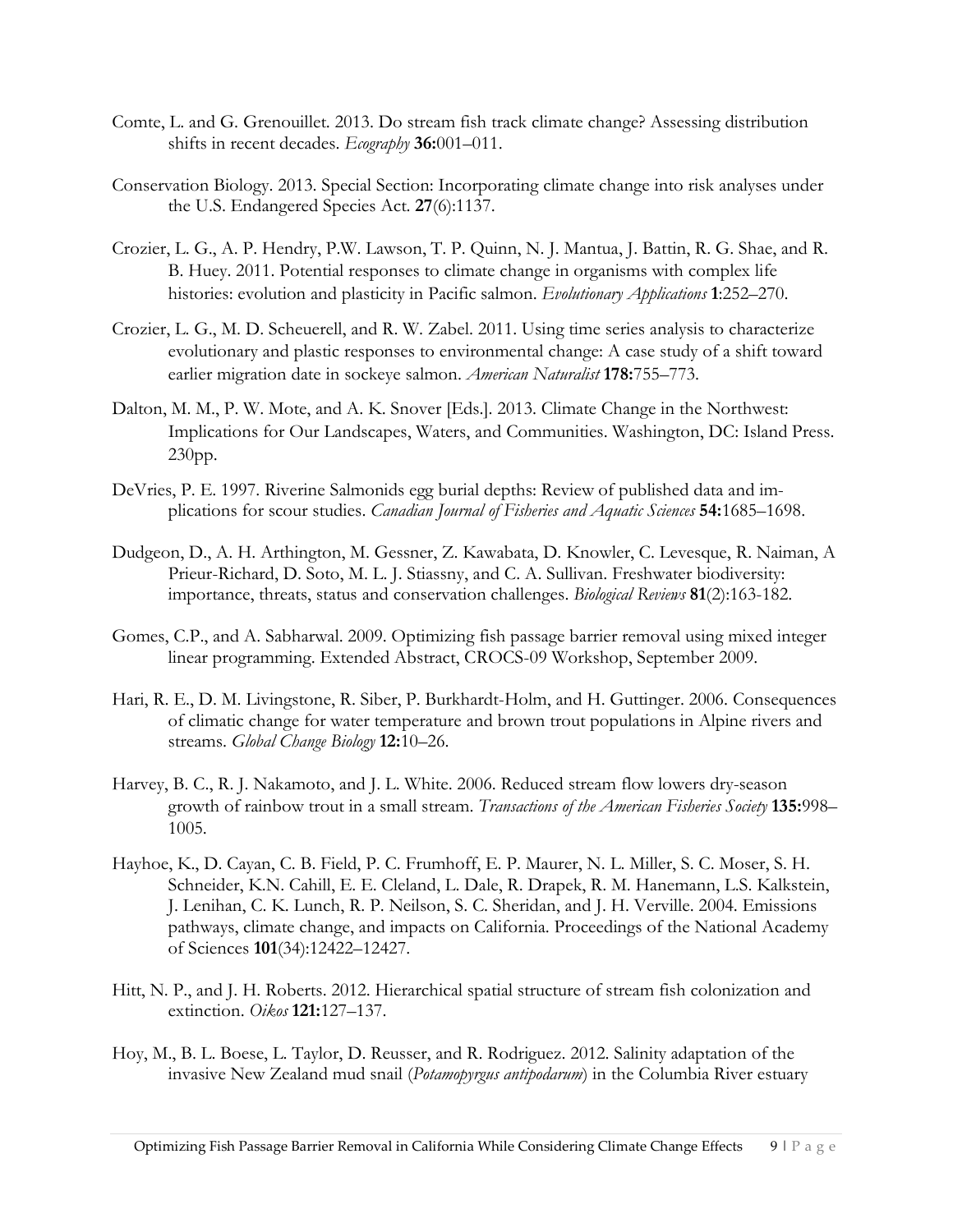(Pacific Northwest, USA): Physiological and molecular studies. *Aquatic Ecology* **46:**249–260.

- Independent Scientific Advisory Board. 2007. Climate change impacts on Columbia River Basin fish and wildlife. Northwest Power and Conservation Council, Portland, OR.
- Jorgensen, J. C., M. M. McClure, M. B. Sheer, and N. L. Munn. 2013. Combined effects of climate change and bank stabilization on shallow water habitats of Chinook salmon. *Conservation Biology* **27**(6): 1201–1211.
- Jospe, A. 2013. Aquatic barrier prioritization in New England under climate change scenarios using fish habitat quantity, thermal habitat quality, aquatic organism passage, and infrastructure sustainability. M. Sc. Thesis, University of Massachusetts—Amherst. 85pp.
- Langridge, R., A. Fisher, A. Racz, B. Daniels, K. Rudestam, and B. Hihara. 2012. Climate Change and Water Supply Security: Reconfiguring Groundwater Management to Reduce Drought Vulnerability. California Energy Commission. Publication Number: CEC-500-2012-017.
- Mantua, N., I. Tohver, and A. Hamlet. 2010. Climate change impacts on stream flow extremes and summertime stream temperature and their possible consequences for freshwater salmon habitat in Washington State. *Climate Change* **102:**187–223.
- McClurg, S. E., J. T. Petty, P. M. Mazik, and J. L. Clayton. 2007. Stream ecosystem response to limestone treatment in acid impacted watersheds of the Allegheny Plateau, West Virginia. *Ecol. Appl.* **17:**1087–1104.
- McDonald, R. I., J. D. Olden, J. J. Opperman, W. M. Miller, J. Fargione, C. Revenga, J. V. Higgins, and J. Powell. 2012. Energy, water and fish: Biodiversity impacts of energy-sector water demand in the United States depend on efficiency and policy measures. PloS One 7(11): e50219.
- National Oceanic and Atmospheric Administration. 2010. Programmatic framework for considering climate change impacts in coastal habitat restoration, land acquisition, and facility development investments. 55pp.
- National Oceanic and Atmospheric Administration (NOAA)-Northwest Fisheries Science Center. 2008. NWFSC research related to climate change. NWR Briefing. 15pp.
- National Wildlife Federation. 2013. Swimming upstream: Freshwater fish in a warming world. 34pp.
- NMFS. 2012. Regional habitat assessment prioritization for California stocks. Report of the Southwest Regional Habitat Assessment Prioritization Working Group. Internal report, NMFS White Paper. Office of Science and Technology, NMFS, NOAA. Silver Spring, MD. 20pp.
- Nislow, K. H., A. J. Sepulveda, and C. L. Folt. 2004. Mechanistic linkage of hydrologic regime to summer growth of age-0 Atlantic salmon. *Transactions of the American Fisheries Society* **133:**79– 88.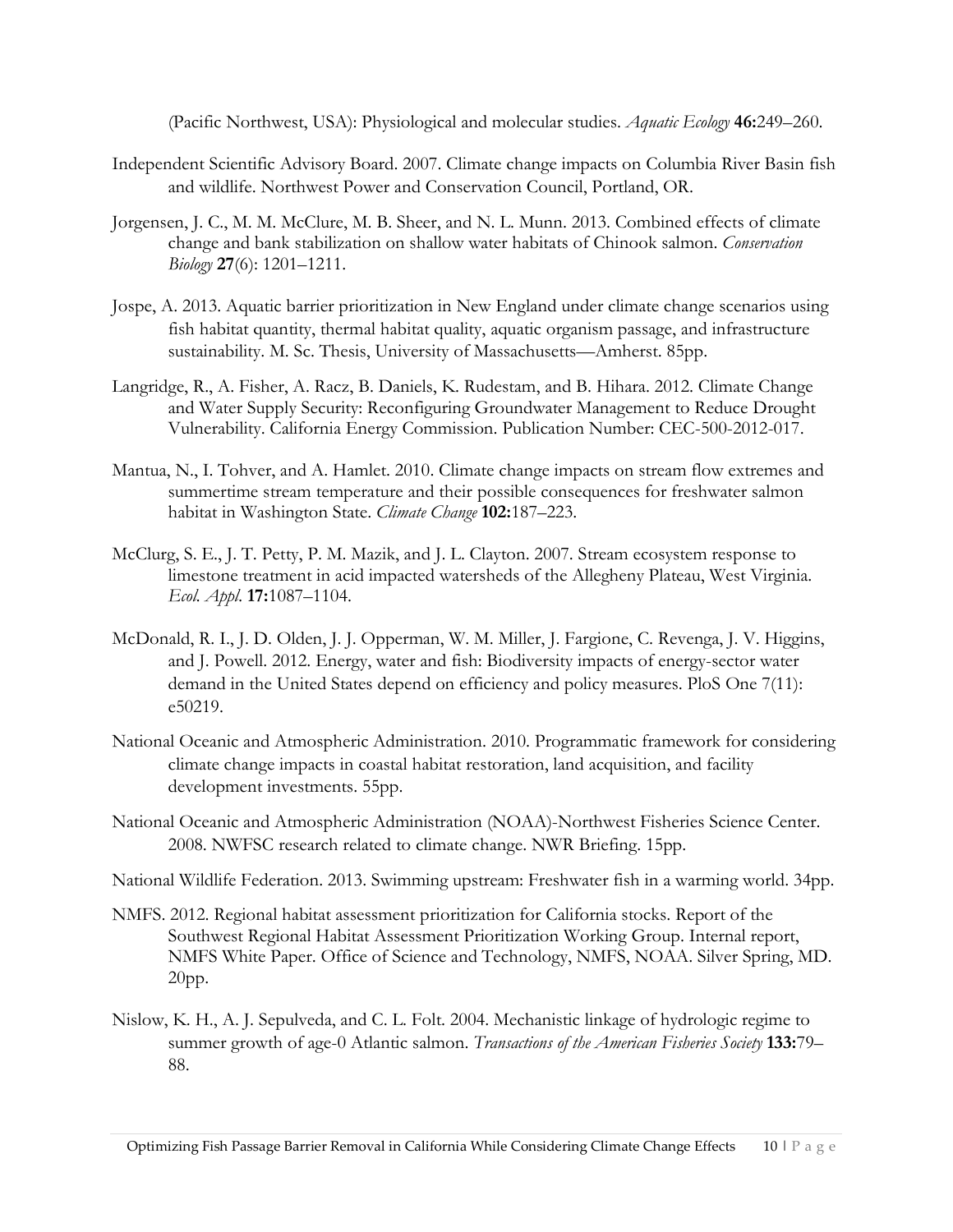- O'Hanley, J. R. 2012. Development of the APASS Anadromous Fish Passage Barrier Prioritization Tool and Preliminary Findings. [California Fish Passage Forum Meeting presentation, April](http://webcache.googleusercontent.com/search?q=cache:DseBGV-vd2MJ:www.calfish.org/LinkClick.aspx%3Ffileticket%3DUmSLqki%252FgzA%253D%26tabid%3D114%26mid%3D553%26forcedownload%3Dtrue+&cd=1&hl=en&ct=clnk&gl=us&client=firefox-a)  [25, 2012.](http://webcache.googleusercontent.com/search?q=cache:DseBGV-vd2MJ:www.calfish.org/LinkClick.aspx%3Ffileticket%3DUmSLqki%252FgzA%253D%26tabid%3D114%26mid%3D553%26forcedownload%3Dtrue+&cd=1&hl=en&ct=clnk&gl=us&client=firefox-a)
- O'Hanley, J. R., J. Wright, M. Diebel, M. A. Fedora, and C. L. Soucy. 2013. Restoring stream habitat connectivity: A proposed method for prioritizing the removal of resident fish passage barriers. *Journal of Environmental Management* **125:**19–27.
- Osgood, K. E. (editor). 2008. Climate impacts on U.S. living marine resources: National Marine Fisheries Service concerns, activities and needs. U.S. Dep. Commerce, NOAA Tech. Memo. NMFS-F/SPO-89, 118 pp.
- Palmer, M. A., R. F. Ambrose, and N. L. Poff. 2008. Ecological theory and community restoration ecology. *Rest. Ecol.* **5:**291–300.
- Parmesan, C., and G. Yohe. 2003. A globally coherent fingerprint of climate change impacts across natural systems. *Nature* 432:37–42.
- Poff, N. L., J. D. Olden, D. M. Merritt, and D. M. Pepin. 2007. Homogenization of regional river dynamics by dams and global biodiversity implications. P. National Academy of Sciences, **104:** 5732–5737.
- Portner, H. O., and A. P. Farrell. 2008. Physiology and climate change. *Ecology* 322:690–692.
- Rieman, B. E., and D. Isaak. 2007. Anticipated climate warming effects on bull trout habitats and populations across the interior Columbia River Basin. *Transactions of the American Fisheries Society* **136:**1552–1565.
- Powell, A. M., Jr., and J. Xu. 2012. The 1977 global regime shift: A discussion of its dynamics and impacts in the eastern Pacific ecosystem. *Atmosphere-Ocean* **50:**421–436. doi:10.1080/07055900.2012.716023.
- Schindler, D. E., R. Hilborn, B. Chasco, C. P. Boatright, T. P. Quinn, L. A. Rogers, and M. S. Webster. 2010. Population diversity and the portfolio effect in an exploited species. *Nature* **465:**609–613, doi:10.1038/nature09060.
- Seney, E. E., M. J. Rowland, R. A. Lowery, R. B. Griffis, and M. M. McClure. 2013. Climate change, marine environments, and the U.S. Endangered Species Act. *Conservation Biology* **27**(6):1138– 1146.
- Walters, A., K. K. Bartz, and M. M. McClure. 2013. Interactive effects of water diversion and climate change for juvenile Chinook salmon in the Lemhi River Basin (U.S.A). *Conservation Biology* **27**(6):1179–1189.
- Wedekind, C. and C. Kung. 2010. Shift of spawning season and effects of climate warming on developmental stages of a grayling (Salmonidae). *Conservation Biology* **24**(5):1418–1423.